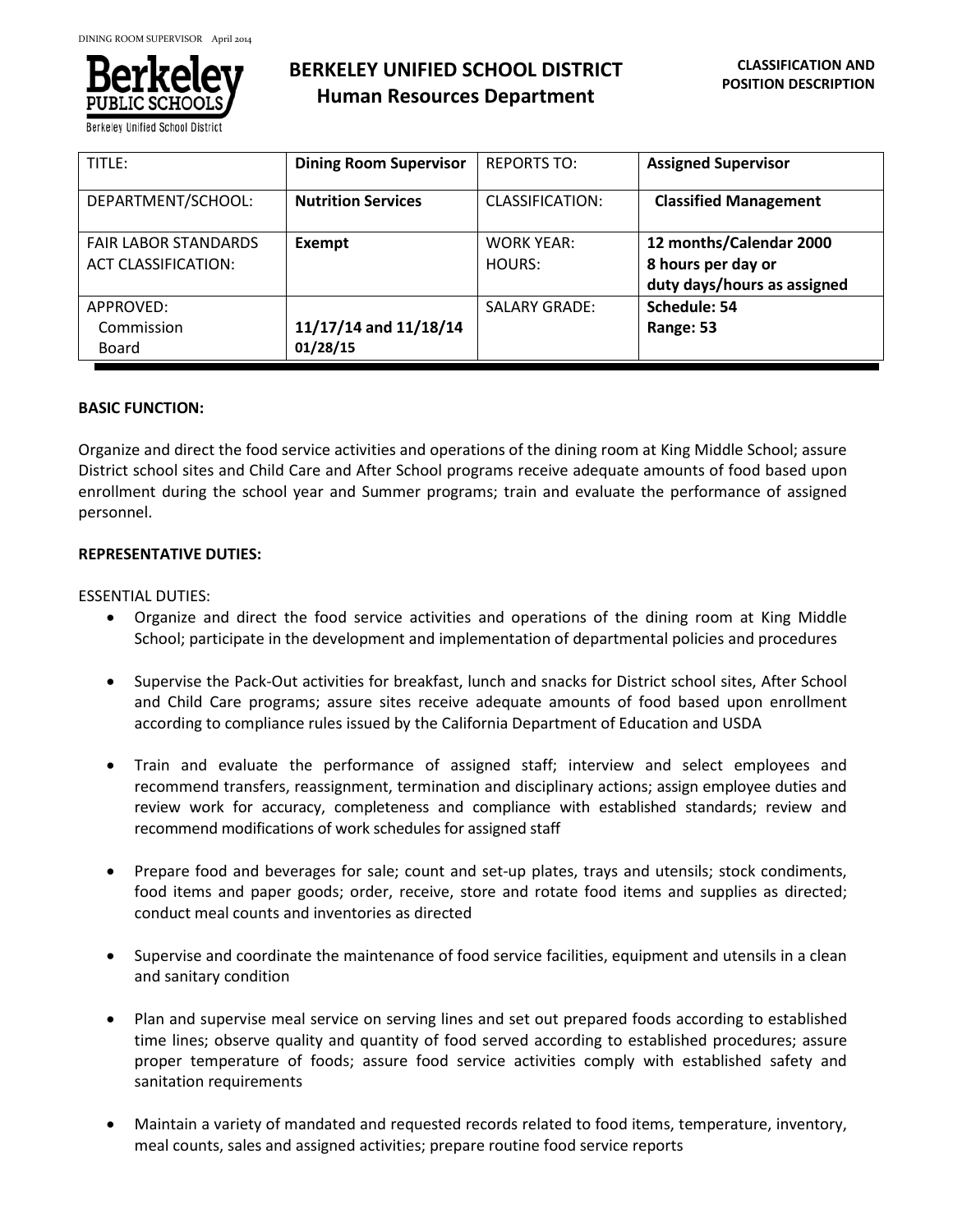- Perform cashiering duties as assigned; count money and make correct change; distribute, collect, sort, count, scan and mark lunch tickets; balance and verify cash drawers; prepare bank deposits as directed; utilize a computer to perform transactions and input data as assigned
- Prepare and maintain a variety of reports, records and files related to personnel and assigned activities
- Communicate with administrators, personnel and outside organizations to coordinate activities, resolve issues and conflicts and exchange information
- Operate a computer and assigned software programs; operate standard food service equipment such as slicers, ovens, can openers, food carts and warmers
- Attend a variety of meetings as assigned

OTHER DUTIES:

Perform related duties as assigned

# **KNOWLEDGE AND ABILITIES:**

KNOWLEDGE OF: Quantity food preparation including washing, cutting and assembling food items and ingredients Sanitation and safety practices related to preparing, handling and serving food Standard kitchen equipment, utensils and measurements Oral and written communication skills Principles and practices of supervision and training Applicable laws, codes, regulations, policies and procedures Operation of a computer and assigned software Interpersonal skills using tact, patience and courtesy Portion control techniques Storage and rotation of perishable food Basic math and cashiering skills Proper lifting techniques Record-keeping techniques ABILITY TO:

Prepare and serve hot and cold food items to students and staff at King Middle School site and District summer programs Plan and organize packaging and distributing food to various locations and programs Maintain food service facilities, equipment and utensils in a clean and sanitary condition Train and evaluate the performance of assigned staff Communicate effectively both orally and in writing Interpret, apply and explain rules, regulations, policies and procedures Establish and maintain cooperative and effective working relationships with others Operate a computer and assigned office equipment Analyze situations accurately and adopt an effective course of action Meet schedules and time lines Work independently with little direction Plan and organize work Prepare records and reports related to assigned activities